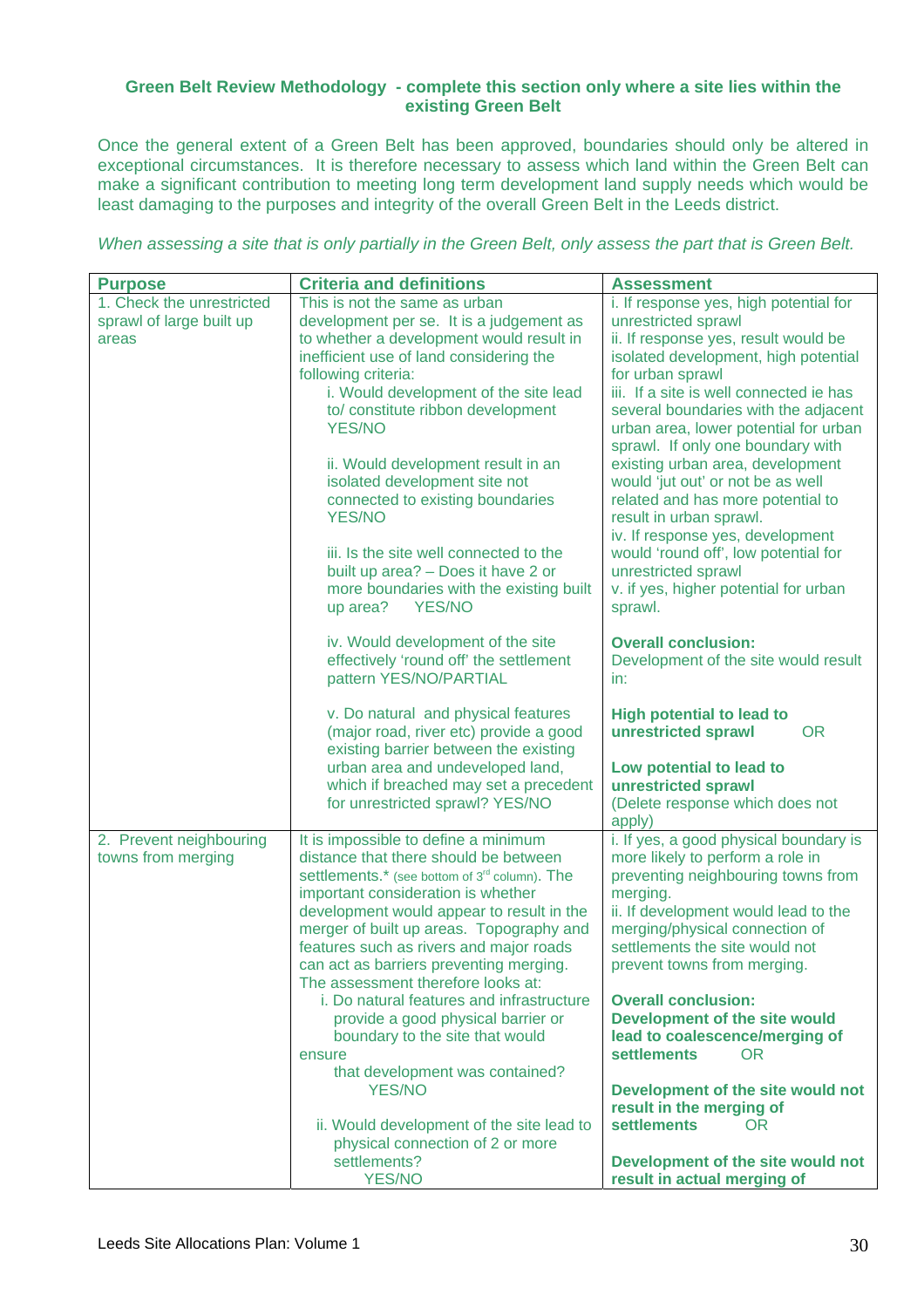| <b>Purpose</b>            | <b>Criteria and definitions</b>                                                  | <b>Assessment</b>                                                             |
|---------------------------|----------------------------------------------------------------------------------|-------------------------------------------------------------------------------|
|                           |                                                                                  | settlements but does not:                                                     |
|                           |                                                                                  | i)<br>make good use of any                                                    |
|                           |                                                                                  | physical barriers/there                                                       |
|                           |                                                                                  | is no defensible                                                              |
|                           |                                                                                  | boundary and/or                                                               |
|                           |                                                                                  | ii)<br>development of the                                                     |
|                           |                                                                                  | site would significantly<br>reduce the Green Belt                             |
|                           |                                                                                  | gap between                                                                   |
|                           |                                                                                  | settlements. (see * 2 <sup>nd</sup>                                           |
|                           |                                                                                  | column, explanation)                                                          |
|                           |                                                                                  | (Delete response which does not                                               |
|                           |                                                                                  | apply)                                                                        |
| 3. Assist in safeguarding | This is an assessment as to the extent to                                        | i. If response yes, there is an existing                                      |
| the countryside from      | which the Green Belt constitutes 'open                                           | defensible boundary between the                                               |
| encroachment              | countryside' from assessing countryside                                          | existing settlement/urban area and                                            |
|                           | characteristics. If the site has any such                                        | the site, the site will perform a role in                                     |
|                           | characteristics it can be said to assist in                                      | safeguarding the countryside from<br>encroachment                             |
|                           | safeguarding the countryside from<br>encroachment. The characteristics are:      |                                                                               |
|                           | i. Is there a strong, defensible                                                 | ii. If yes, the site performs a role in                                       |
|                           | boundary between the existing urban                                              | providing access to the countryside                                           |
|                           | area and the site $-$ wall, river, main                                          | for the urban population, the site will                                       |
|                           | road etc (as opposed to                                                          | perform a role in safeguarding the                                            |
|                           | garden boundaries) YES/NO                                                        | countryside from encroachment.                                                |
|                           |                                                                                  |                                                                               |
|                           | ii. Does the site provide access to the<br>countryside - footpaths, bridleways   | iii. If yes, the site performs a role in<br>safeguarding the countryside from |
|                           | across the land, or is it a designated                                           | encroachment.                                                                 |
|                           | park/greenspace? YES/NO                                                          |                                                                               |
|                           |                                                                                  | iv. If yes, the site performs a role in                                       |
|                           | iii. Does the site include national or                                           | safeguarding the countryside from                                             |
|                           | local                                                                            | encroachment.                                                                 |
|                           | nature conservation designated                                                   |                                                                               |
|                           | areas<br><b>YES/NO</b><br>(SSSIs etc)                                            | v. If yes, the site performs a role in<br>safeguarding the countryside from   |
|                           |                                                                                  | encroachment.                                                                 |
|                           | iv. Does the site include areas of                                               |                                                                               |
|                           | woodland, trees or hedgerows that                                                | vi. If the site contains buildings that                                       |
|                           | are protected (protected ancient                                                 | are not in agricultural use,                                                  |
|                           | woodland) or significant unprotected                                             | development (on that part of the site)                                        |
|                           | tree/hedge cover.<br><b>YES/NO</b>                                               | would be classed as brownfield                                                |
|                           |                                                                                  | rather than Greenfield development,                                           |
|                           | v. Does the site include any best and<br>most versatile; grade 1, 2 or 3a (where | so the site would not perform a role<br>in safeguarding the countryside from  |
|                           | known) agricultural land?                                                        | encroachment.                                                                 |
|                           | <b>YES/NO</b>                                                                    |                                                                               |
|                           |                                                                                  | <b>Overall conclusion:</b>                                                    |
|                           | vi. Does the site contain buildings?                                             | The site performs an important                                                |
|                           | <b>YES/NO</b>                                                                    | role in safeguarding the                                                      |
|                           | If yes, are these in agricultural use?                                           | countryside from encroachment                                                 |
|                           | <b>YES/NO</b>                                                                    | <b>OR</b>                                                                     |
|                           |                                                                                  | The site does not perform an                                                  |
|                           |                                                                                  | important role in safeguarding the                                            |
|                           |                                                                                  | countryside from encroachment                                                 |
|                           |                                                                                  |                                                                               |
|                           |                                                                                  | (Delete response which does not                                               |
|                           |                                                                                  | apply)                                                                        |